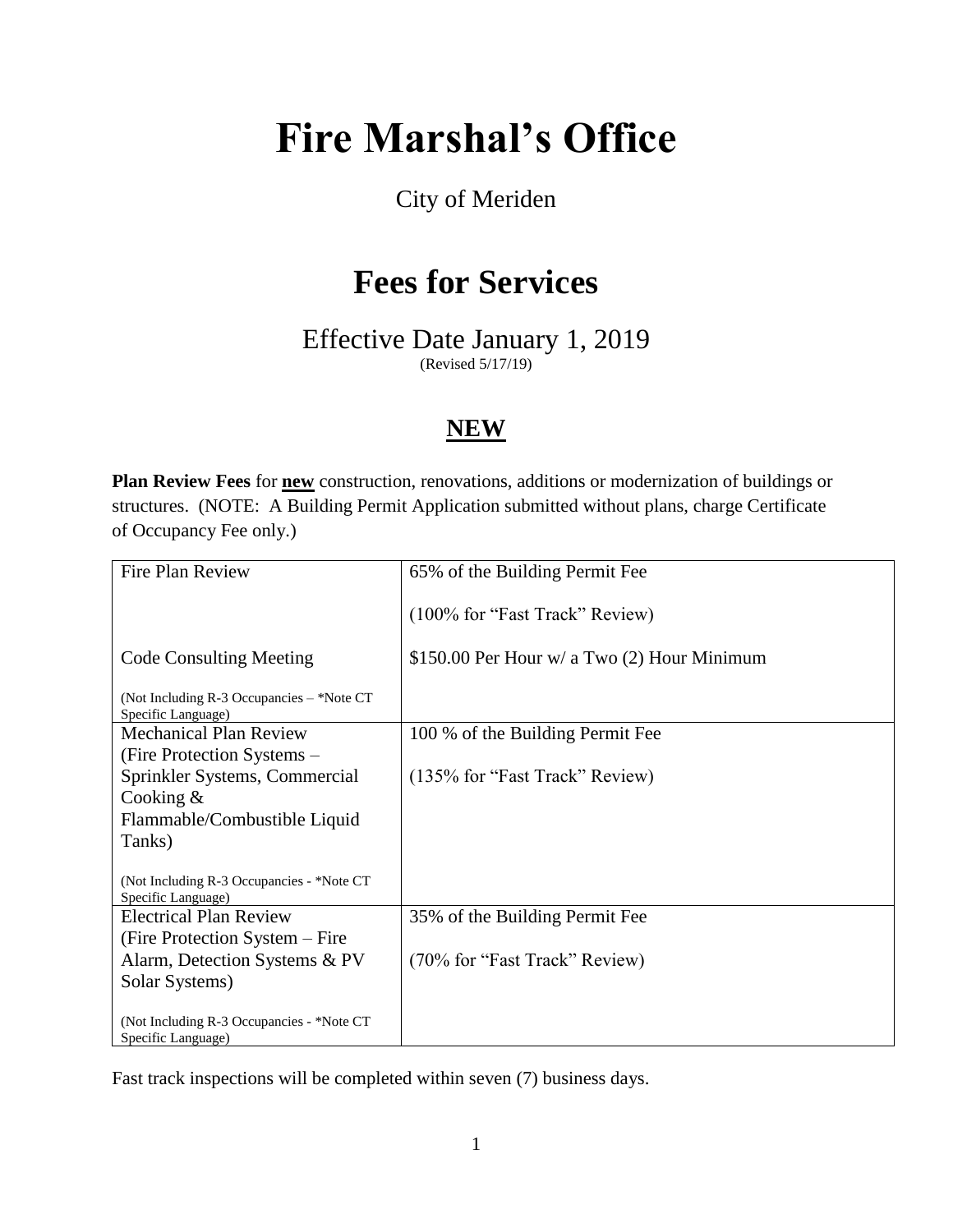## **NEW**

**Certificate of Occupancy Fees** for **new** field inspections, approval, acceptance and applications submitted without plans.

| Floor Area                                 |                       |
|--------------------------------------------|-----------------------|
| $0-$                                       | \$100.00              |
| $10,000$ sq. ft.                           |                       |
| $10,001 -$                                 | \$200.00              |
| 25,000 sq. ft                              |                       |
|                                            |                       |
| $25,001 -$                                 | \$300.00              |
| 50,000 sq. ft.                             |                       |
| $50,001 -$                                 | \$500.00              |
| 100,000 sq. ft.                            |                       |
|                                            |                       |
|                                            |                       |
| $100,001 -$                                | \$750.00              |
| 200,000 sq. ft.                            |                       |
|                                            |                       |
| Greater than                               | \$1,000.00            |
| 200,001 sq. ft.                            |                       |
|                                            |                       |
| <b>Temporary Structures</b>                | \$75.00 per Structure |
|                                            |                       |
| (Tents and Other Membrane                  |                       |
| Structures as defined by the CT            |                       |
| <b>State Fire Safety Code)</b>             |                       |
| <b>Manufactured Structures</b>             | \$75.00 per Structure |
|                                            |                       |
|                                            |                       |
| <b>Commercial Kitchen Hoods:</b>           |                       |
|                                            |                       |
| Type I<br>1.                               | \$50.00               |
| 2. Hood Suppression System                 | \$25.00               |
| 3. Type II                                 | \$25.00               |
|                                            |                       |
| Other Fire Suppression (wet or dry         | \$50.00               |
| systems, separate from a full              |                       |
| building fire suppression system)          |                       |
|                                            |                       |
| Propane Dispensing                         | \$25.00               |
|                                            |                       |
| <b>Recreational Fire Permits</b>           | \$20.00               |
|                                            |                       |
| Motor Fuel-Dispensing Facilities           | \$375.00              |
| (New, Renovation and Replacement of        |                       |
| UST/AST and all Associated Pumps & Piping) |                       |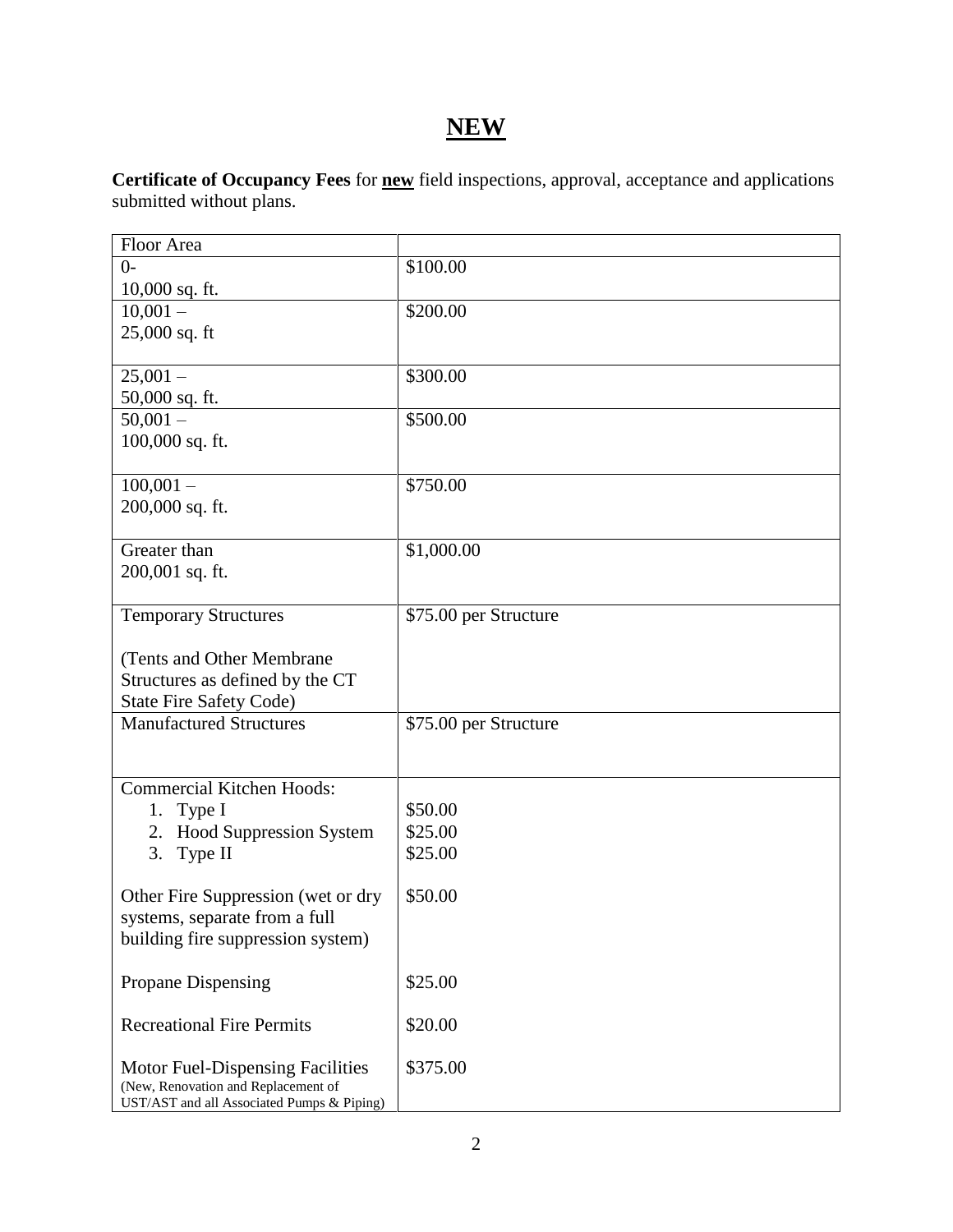| <b>Blasting Permit</b> |  |
|------------------------|--|
|------------------------|--|

#### **Re-Inspection for Failed Inspections…\$35.00 Missed (No Show) Inspections Fee…\$75.00**

### **EXISTING**

**Reoccurring Inspections** for **existing** occupancies and operations.

| Occupancy Inspection Fees Per the         | $0 - 1,000$ sq. ft.<br>\$25.00<br>$\omega$                          |
|-------------------------------------------|---------------------------------------------------------------------|
| <b>Connecticut State Fire Safety Code</b> | $1,001 - 2,000$ sq. ft.<br>\$30.00<br>$\omega$                      |
|                                           | $2,001 - 3,000$ sq. ft. @ \$35.00                                   |
|                                           | 3,001 – 4,000 sq. ft. @ $$40.00$                                    |
|                                           | $4,001 - 5,000$ sq. ft. @<br>\$45.00                                |
|                                           | $5,001 - 6,000$ sq. ft. @ \$50.00                                   |
|                                           | 6,001 – 7,000 sq. ft. @<br>\$55.00                                  |
|                                           | 7,001 – 8,000 sq. ft. $\omega$<br>\$60.00                           |
|                                           | $8,001 - 9,000$ sq. ft. @ \$65.00                                   |
|                                           | $9,001 - 10,000$ sq. ft @ \$70.00                                   |
|                                           | Greater than 10,001 sq. ft. @ \$100.00                              |
|                                           |                                                                     |
| Day Camp Inspection                       | \$50.00                                                             |
|                                           |                                                                     |
| Occupancy File Research Request           | \$650.00                                                            |
| <b>Recreational Fire Permit</b>           | \$20.00 for a Biennial Permit                                       |
| Flammable & Combustible Liquid            | \$25.00 per Liquid Classification for an Annual Permit              |
| Dispensing Facilities (Gas Station)       | (Plus Occupancy Inspection Fee)                                     |
| Propane Dispensing                        | \$25.00 per Facility (Plus Occupancy Inspection Fee)                |
| <b>Required State of Connecticut</b>      | \$50.00 per Certificate (Plus Occupancy Inspection Fee)             |
| Local Fire Marshal Approval               | Occupancy inspection fee will be based on the actual square footage |
| Certifications                            | of the occupancy requiring the state certification.                 |
| Rooming House License, Food               | \$25.00 per License (Plus Occupancy Inspection Fee)                 |
| Service License, Barber Shop /            |                                                                     |
| Hair Dressing License &                   |                                                                     |
| <b>Cosmology License</b>                  |                                                                     |
| Consumer Fireworks Sales (1.4G)           | \$75.00 (Plus Occupancy Inspection Fee)                             |
|                                           |                                                                     |

#### **Missed (No Show) Inspections Fee…\$75.00**